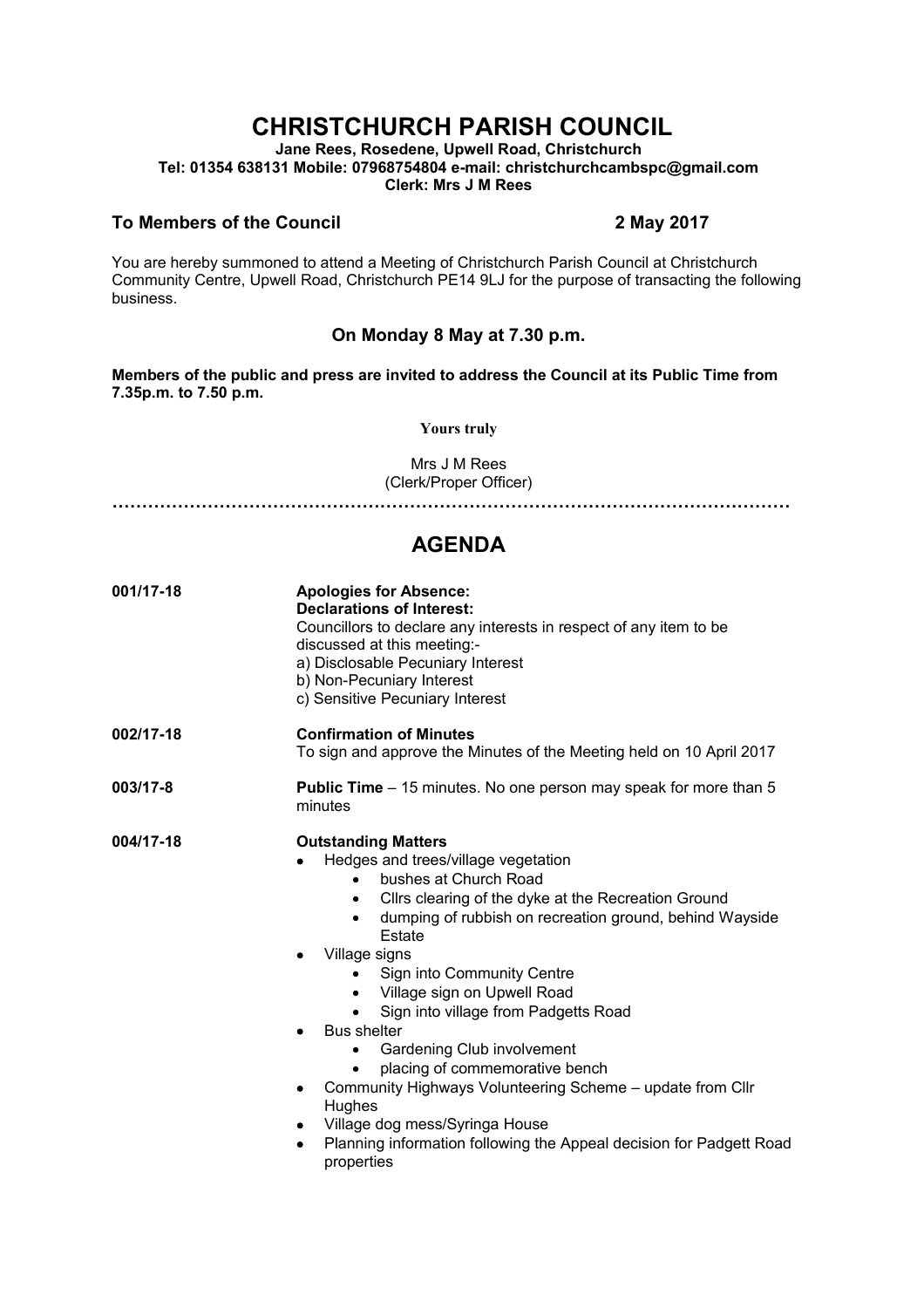|           | <b>Deferred Outstanding Matters</b><br>Tipps End LHI Funding application<br>Tesco Bags of Change - nothing to report at present                                                                                                                                                                                               |
|-----------|-------------------------------------------------------------------------------------------------------------------------------------------------------------------------------------------------------------------------------------------------------------------------------------------------------------------------------|
| 005/17-18 | <b>Police Report</b><br>To report on crimes in the area over the last month                                                                                                                                                                                                                                                   |
| 006/17-18 | <b>County &amp; District Councillors Reports</b><br>Reports from Cllrs Sutton and Tanfield                                                                                                                                                                                                                                    |
| 007/17-18 | <b>Christchurch Recreation Ground Charity</b><br>Parish Council to decide on future of the castle play item<br><b>Fire Risk Assessments</b><br>$\bullet$<br><b>Health and Safety Assessments</b><br>$\bullet$<br>Legionnaires checks and treatment<br>$\bullet$<br>• Defibrillator for Community Centre<br>• Maintenance Book |
| 008/17-18 | <b>Highways</b><br>Village Calming Scheme - update from Cllrs Harper and<br>Hughes<br>Traffic on Wayside Estate/Crown Road<br>$\bullet$                                                                                                                                                                                       |
| 009/17-18 | <b>Street Lighting</b><br>Update on replacement of village street lights<br>Fen View street lights<br>$\bullet$<br>The Croft street lights<br>$\bullet$                                                                                                                                                                       |
| 010/17-18 | <b>Employment Matters</b><br>Clerk salary scale has changed. Councillors to confirm this<br>increase to be passed on to Clerk<br>Clerk's appraisal – date to be set and format confirmed<br>$\bullet$                                                                                                                         |
| 011/17-18 | <b>Income and Expenditure</b><br>Consideration to be given to continuing the monthly grant to The<br>a)<br>Heron and the bi-annual payment for cemetery maintenance                                                                                                                                                           |
|           | b) CAPALC membership renewal - £269.83. Is renewal to be agreed?                                                                                                                                                                                                                                                              |
|           | c) Received:<br>Precept<br>£6,835.00                                                                                                                                                                                                                                                                                          |
|           | d) Members to consider and approve the following accounts for                                                                                                                                                                                                                                                                 |
|           | payment:<br>Clerk salary and home office allowance<br>£275.35                                                                                                                                                                                                                                                                 |
|           | (paid by bank transfer on 1 <sup>st</sup> March 2017 as agreed)<br>The Heron - dependent on 011/17-18 point a<br>£80.00<br><b>Zurich Insurance</b><br>£482.51                                                                                                                                                                 |
|           | e) End of year audit - being carried out by Ivan Cooper                                                                                                                                                                                                                                                                       |
| 012/17-18 | <b>Matters Arising</b><br>Time for Councillors to raise any matters that they have been unable to<br>add to the agenda. No decisions will be made during this time.                                                                                                                                                           |
| 013/17-18 | <b>Agenda Items/Next Meeting</b><br>To discuss future agenda items from Councillors<br>The date of the next Parish Council Meeting will be Monday 12 June<br>2017. Items to be included on Agenda should be with the Clerk by 5                                                                                               |